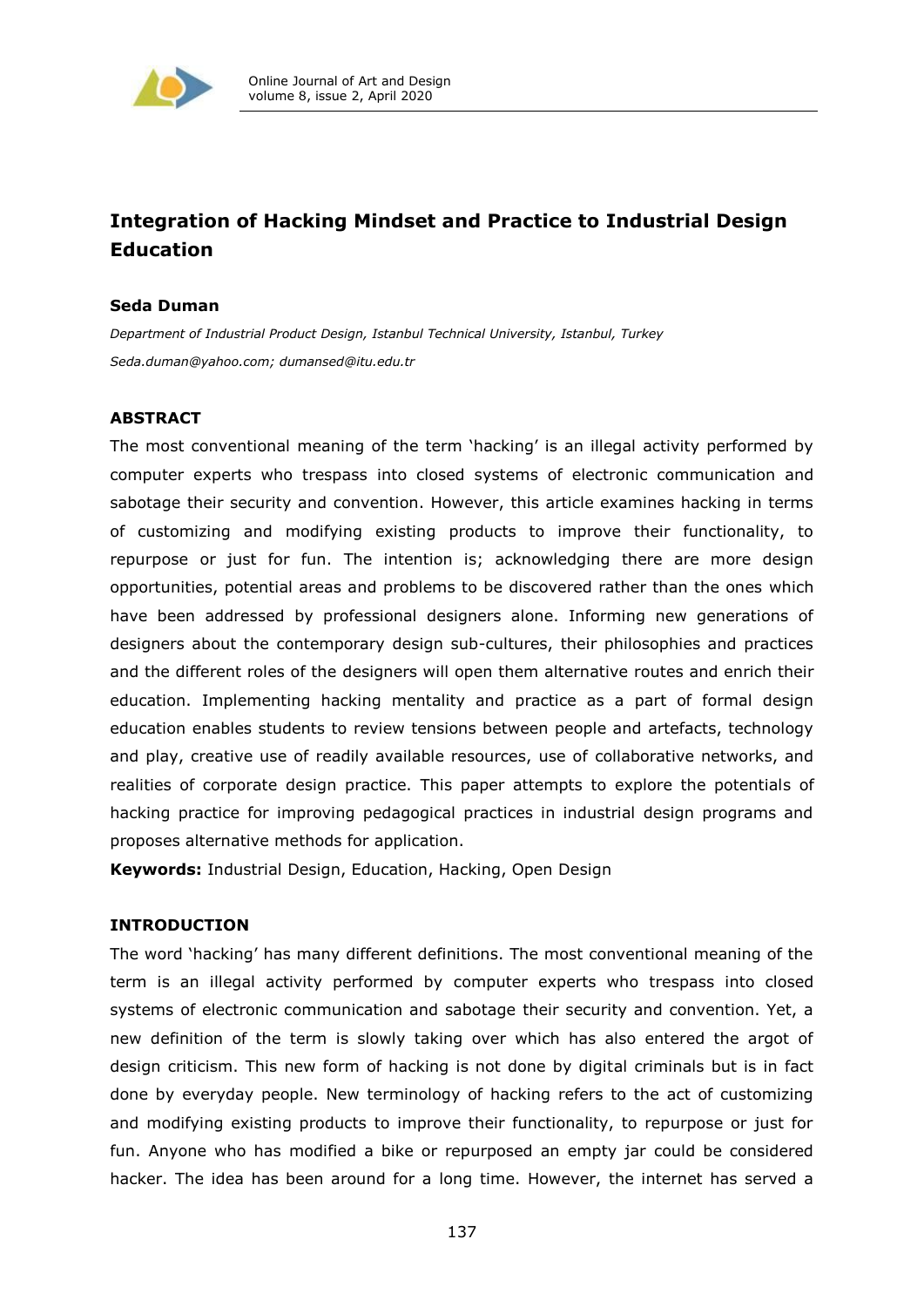

mechanism to amplify it. Hobbyists post pictures, videos, tutorials on several DIY websites, blogs and forums to make it easier for anyone to practice design and to customize their products according to their own needs. Product hacking cultivates reciprocity between users and designers and supports transparency and graceful responses to unanticipated uses (Galloway et al., 2004).

The hacker culture originally emerged in academia in the 1960s at MIT, where the 'hacker' title was adopted by a group of artists, computer scientists, and engineers who believed innovation stemmed from taking things apart, seeing how they worked and using that knowledge to create new, innovative things (Levy, 2010). These kinds of subcultures had been generally observed in university campuses. The MIT Artificial Intelligence Laboratory, University of California and Berkeley have been the headsprings of early hacking culture. All activities done in a spirit of exploration and playfulness can be called hacking. The specific characteristic of a hacker is not the activities performed, but especially the way they are done and whether it is something exciting and meaningful. Playful intelligence can be said to have 'hack value' as in the early examples of MIT pranks used to demonstrate their technical capabilities and intelligence through hacking [\(Stallman,](http://stallman.org/articles/on-hacking.html) n.d.). Hacking can be found in all of the tinkering activities where purposeful changes are done to something in an attempt to repair or improve it. These activities reveal the internal functioning of physical artefacts and provide transparency in the underlying systems, structures and functions for subsequent modification and improvement (Knott, 2013).

Although it is possible to observe examples in many fields that come to mind, this article examines hacking in terms of making and modifying three-dimensional objects. The purpose is not to question the legitimacy of the professional field and holding an antiprofessional side. The intention is; acknowledging there are more design opportunities, potential areas and problems to be discovered rather than the ones ever been addressed by professional designers alone. Informing new generations of designers about the contemporary design sub-cultures, their philosophies and practices and the different roles of the designers will open them alternative ways and enrich their education. In 1972 Victor Papanek argued that the professionalization of design had separated from the "real world". Design cannot be separated from everyday life, he wrote, and by elevating its trained practitioners as professionals from those who are not so trained (amateurs), design begins to reference only itself and fails to address real problems faced by real people. In this process of professionalization, trial-and-error creativity has been lost (Papanek, 1972). Hacking finds a place in this gap between real life and the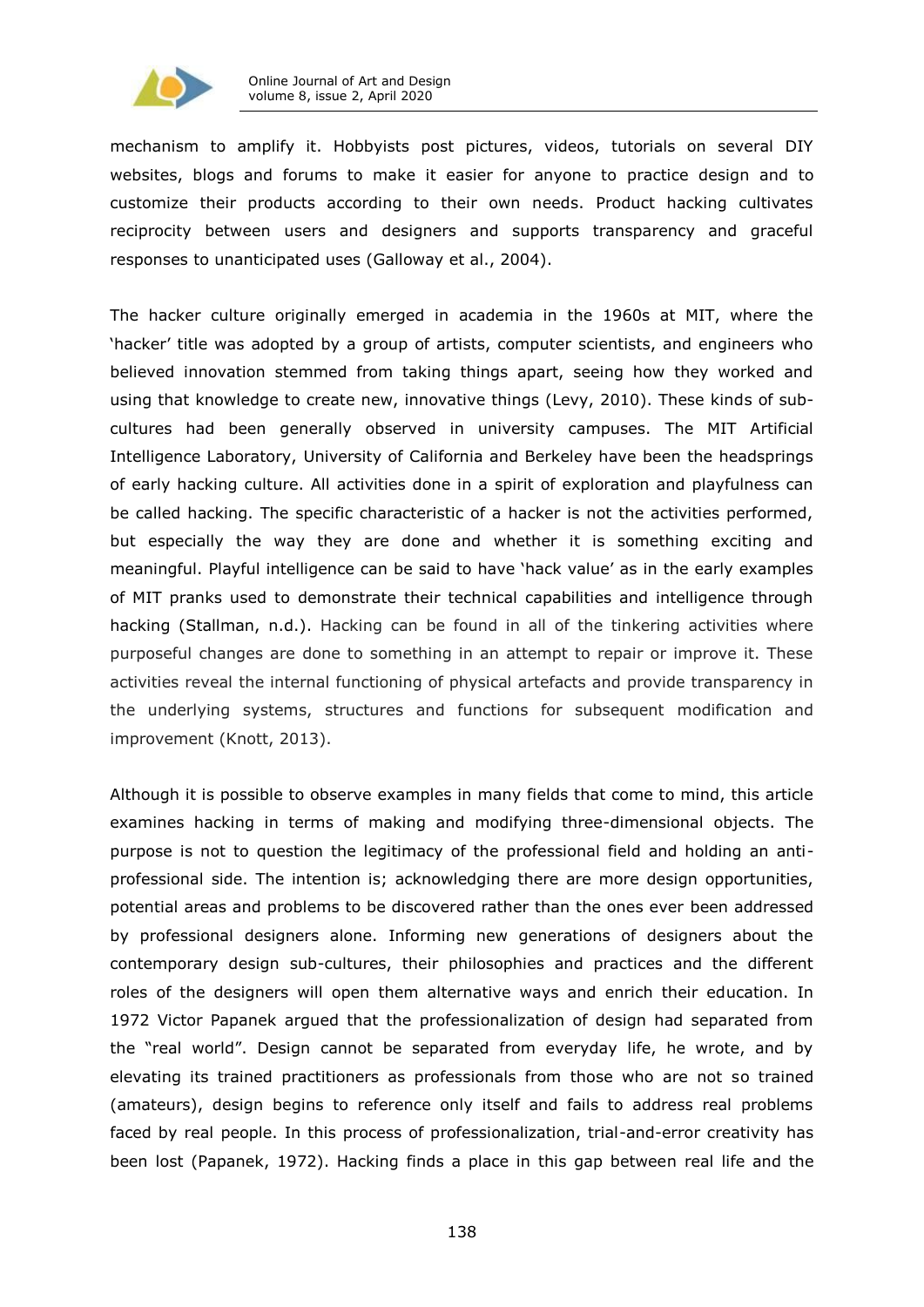

designed products and puts them back into the equation. Therefore it merits a deeper exploration.

Hacking is not an unfamiliar concept to the design field. On the contrary, hacking behaviour is at the essence of designing. Designers who need to design an equivalent product besides the competitor's best-selling product, examine its features, pros and cons, and develop a new product by hacking its physical properties, usage, production and marketing strategies. Again, every designed object carries a conscious or subconscious hacked features of a previously manifested material or immaterial idea. Biomimicry is a type of hacking too. It is the science of mimicking life and hacking nature [\(Sagarin,](https://hbr.org/2013/06/when-your-data-is-under-siege) 2014). It is important to remember that the main motivation and essence of hacking activity is the curiosity of understanding how something really is.

Hackers are motivated, resourceful, and creative. They get deeply into how things work, to the point that they know how to take control of them and change them into something else (Herzog, Barcelo & Monroe, 2017). This allows them to rethink even the complex ideas because they enjoy digging into closed systems. They are not afraid to make the mistakes repeatedly, and see failure as something to be learned for progress and as a part of their scientific curiosity. Hacking is open-ended, error-friendly (Manzini, 2010), wabi-sabi (Juniper, 2019), and context-dependent. It is flexible for future alterations and carries an awareness of natural imperfection and evolution of man-made creative processes. Hacking practice can be performed individually or as a part of Commonsbased peer production (CBPP). In the second context, the CBPP can be thought of as an early seeding phase of a new mode of information production enabled through Internetbased co-ordination, where decisions originate from the free participation and cooperation of people trying to create common value without demanding monetary compensation (Orsi, 2009; Kostakis & Papachristou, 2014). This participatory, co-design process fosters resourcefulness, and creates rich sources of information both for the designers and users, and for the companies who are looking for alternatives to improve their products. IKEA hackers website is a well-known example (figure 1) of how members of participatory communities find creative expression through sharing their personalized design practices, commenting on each other's ideas, and building social capital through the merger of personal and collective intelligence (Dodd, 2017).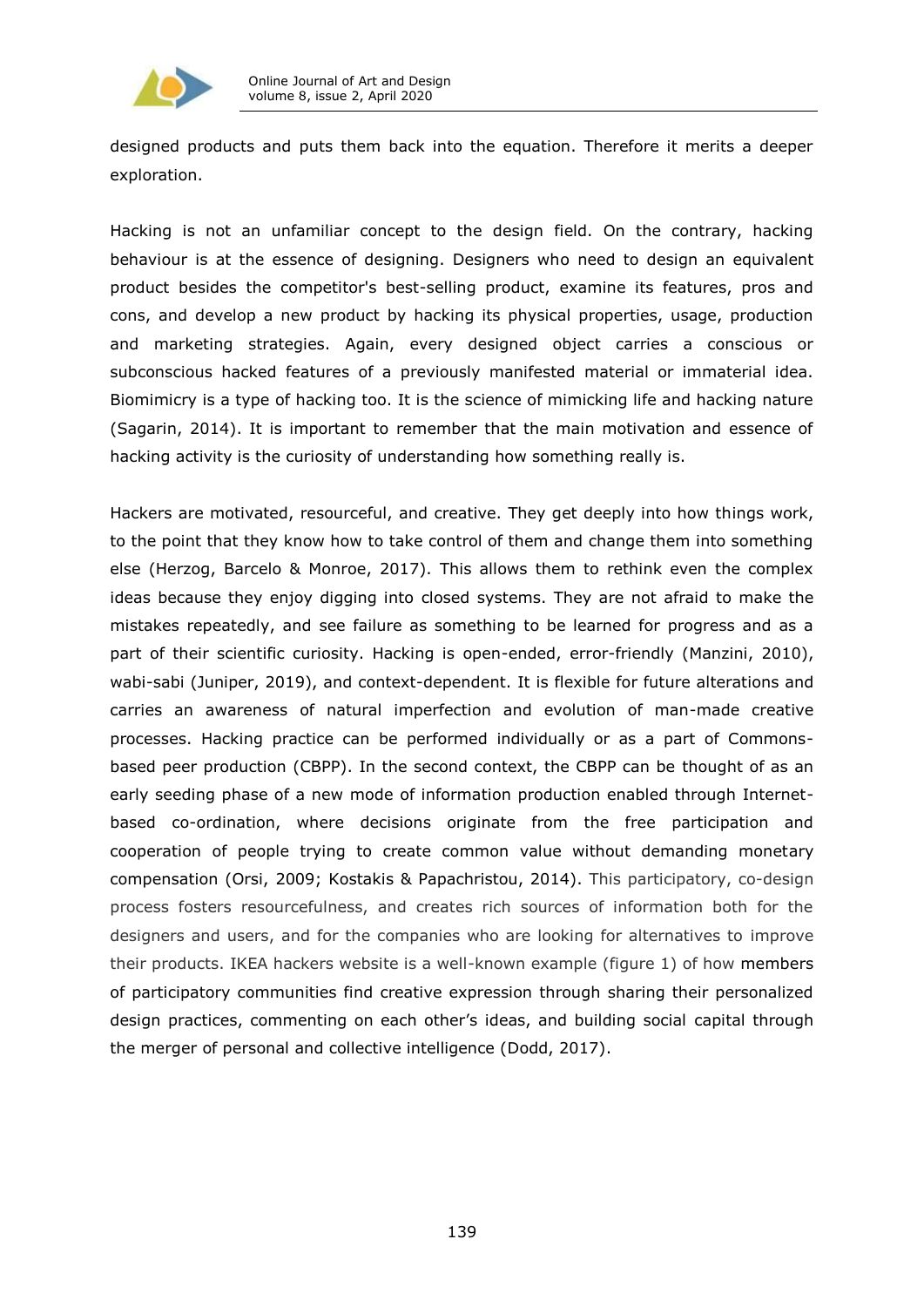



**Figure 1.** The range of IKEA hacks available on the Web site varies widely: from simple color or material changes, to the complete redesign and reconstruction of furniture parts, and even whole room installations. (Source: https://www.ikeahackers.net/)

#### **RELATED CONCEPTS AND SUB-CULTURES**

Understanding the motives and socio-economical structures behind the contemporary production and design sub-cultures could help us to explore new modes of designing. Internet communication, recent developments of affordable digital fabrication tools such as [laser cutting,](https://www.ponoko.com/laser-cutting) CNC routing, and 3D printing make possible not only the independent production but also create knowledge-based social networks enabling peer to peer (p2p) collaborations. The combined effect of all these new technologies, and particularly the digitization of the manufacturing process, is the opening up of industrial design to independent makers (Felderman, 2018). Rhoades claims that the impact of rapid manufacturing will be so profound, changing the way products are designed, manufactured, and distributed, that it can be described as the next industrial revolution (2008).

There are some other related concepts proliferated throughout digital and socio-economic developments with a similar background. Open design, citizen product design, co-design, desktop manufacturing, crowd-source design are some of them. These concepts are not completely different from each other, there are small differences between them in terms of modes of design and production. Nowadays, with the influence of technology, design and production practices no longer belong to a single company or designer and it is becoming transdisciplinary and collaborative. Again, thanks to different computer-aided production technologies, products can easily be produced with customizable and unique features rather than generic production that fits for all. As can be seen in figure 2, hacking is in the midst of all these changes and provides an important discovery area in terms of facilitating the transition. In hacking with the modification and improvement of mass produced objects, specialistic and collaborative modes of design and production are merged together. As in Linux operative system, and the Firefox browser examples,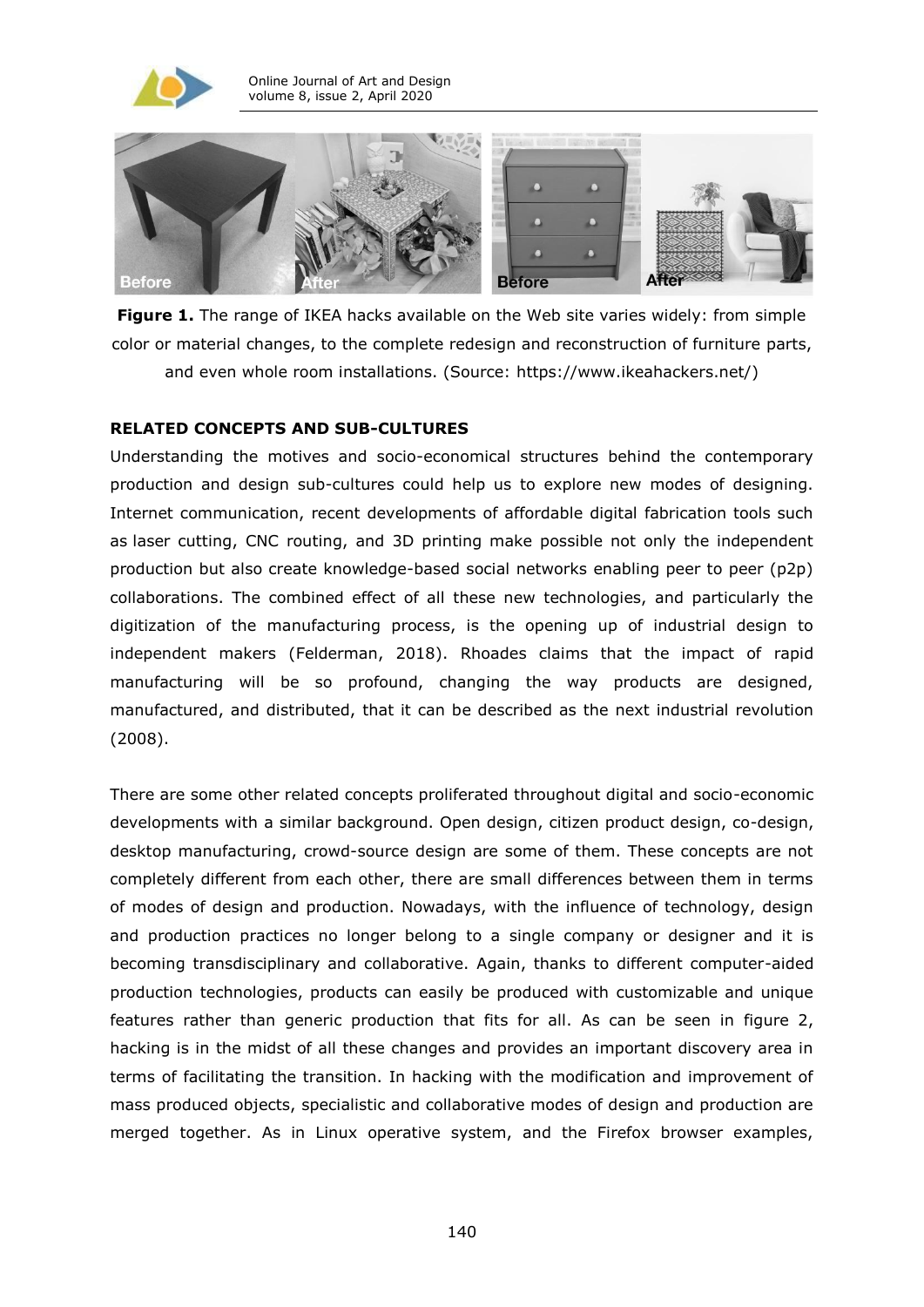

products and applications developed by different hackers can become available for generic users (Burnham, 2009).



**Figure 2.** Hacking in the midst of related design sub-cultures.

These concepts represent a cultural shift towards new kinds of democratic and economic participation that we believe are sowing the seeds for a more sustainable, egalitarian future [\(P2P](https://p2pfoundation.net/the-p2p-foundation/about-the-p2p-foundation) Foundation, n.d.). Online sharing platforms such as Instructables and web magazines and foundations such as Makezine, Ponoko, and P2P Foundation spreads the commons-based approaches and make them visible. Besides online sharing platforms fab-labs, hacker spaces and maker spaces bring together enthusiasts with similar interests and provide them an environment for (one to one, face to face, physical?) collaboration. All of these p2p activities have certain common values and characteristics. The most prominent ones are:

- 1. Using science and engineering to help environmental and social problems to raise the standards of living.
- 2. Being error-friendly and open to change. Collaborative practices are incremental by nature and amateurism is one of the central values.
- 3. Hands-on creative production
- 4. Democratization of design and production. Creating prosperity for all. The motto of P2P Foundation is "together we know everything, together we have everything" [\(P2P](https://wiki.p2pfoundation.net/) Foundation Wiki, 2017).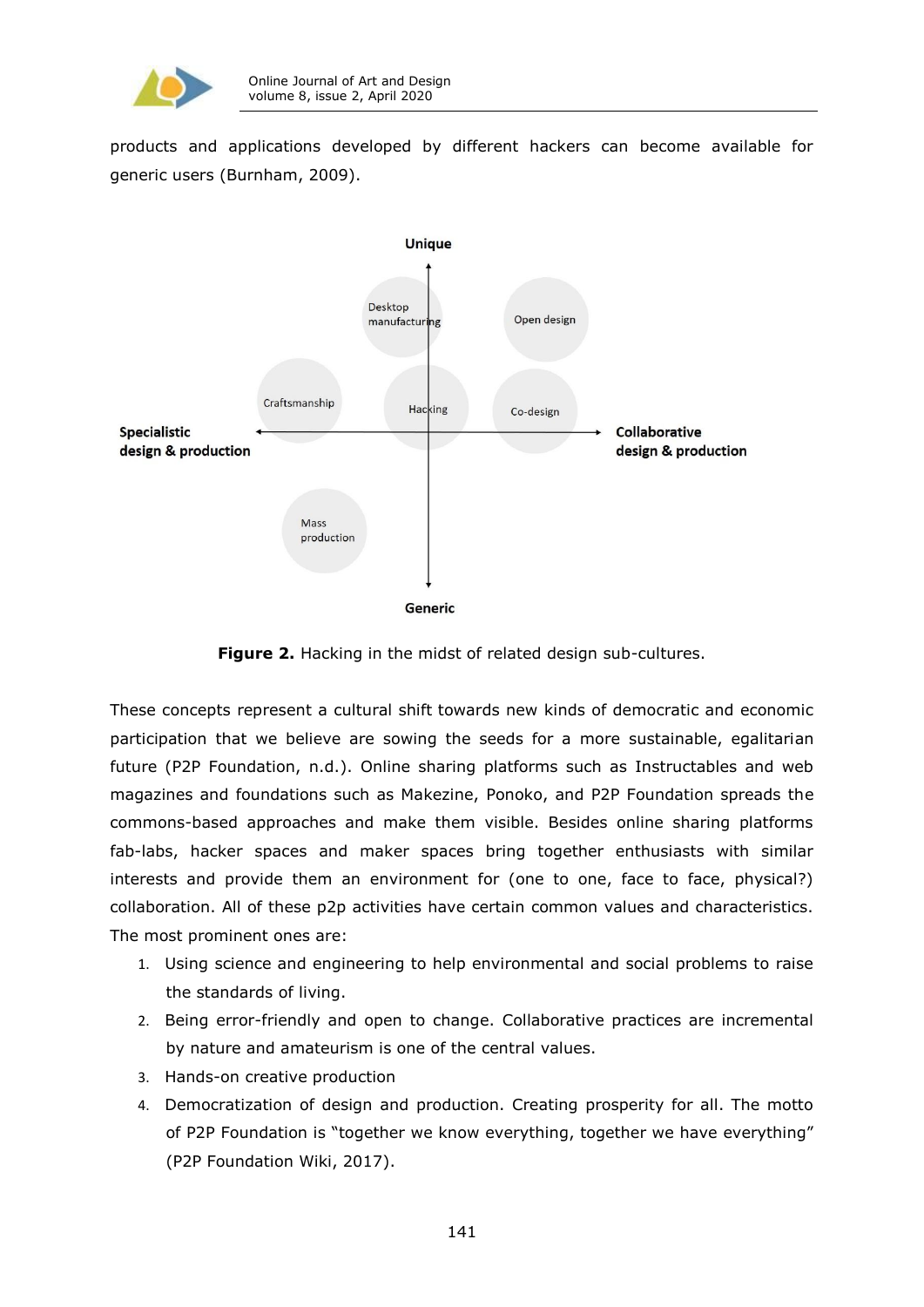

5. Being inclusive. No matter their age, level of expertise and initial skills – everyone can engage in collaborative productive processes of designing, programming and manufacturing (Kostakis & Papachristou, 2014).

# **DIFFERENCES BETWEEN PRODUCT HACKING AND INDUSTRIAL DESIGN**

In this research paper, 'product hacking' is defined as any local design and production process frugally customizing everyday objects with local resources to improve their adaptation to a specific context and use. This definition already illustrates the various differences between product hacking and professional design. First of all, industrial design is mainly about designing products for the masses, while in hacking and in open design masses themselves are seizing the chance to design, manufacture and distribute products (Micklethwaite, 2012, p.17). The industrial design profession has always been strictly linked to the objectives of the corporation, either in a direct way (cost, efficiency or brand identity requirements) or indirectly by focusing on market trends and consumers' wishes (Hoftijzer, 2017). It is exclusive to established companies and professional designers with access to manufacturing tools and information. Therefore, new product development for industry is an isolated, expensive and slow process. On the other hand, hacking solutions are done in a fast and frugal manner by only focusing on the core aspects like available materials and the desired purpose. It is not looking for creating a finished and sophisticated design. If it is 'good enough' to do its job from the user's perspective it means the design has achieved its purpose. Consequently, while mass produced objects are identical, each product hack carries an idiosyncratic character due to the available resources, purpose and capabilities of the maker.

Another feature that makes hacking different from industrial design is the main motivations behind the action. As open design trend, the central drives of hacking is for transparency, and a democratization of participation in and ownership of design practice. It challenges the hegemonies of the dominant industrial system and cultural, capitalist production (Micklethwaite, 2012). As an unauthorized and post-production activity hacking aims not just to understand, modify or personalize products on the market but also to de-alienate and demystify the Latour's 'black box' (1987). In this sense, the combined effect of new communication and digital production technologies enabled distributed, scale-free manufacture and opened up alternative design and production opportunities for independent makers. Unlike the first industrial revolution, which led to a migration to population dense cities, these innovations enable people to live where they like and produce what they need locally [\(Rhoades,](https://www.nae.edu/7600/TheTransformationofManufacturinginthe21stCentury) 2008). Hackers are not bounded to an established production plant or a distribution network.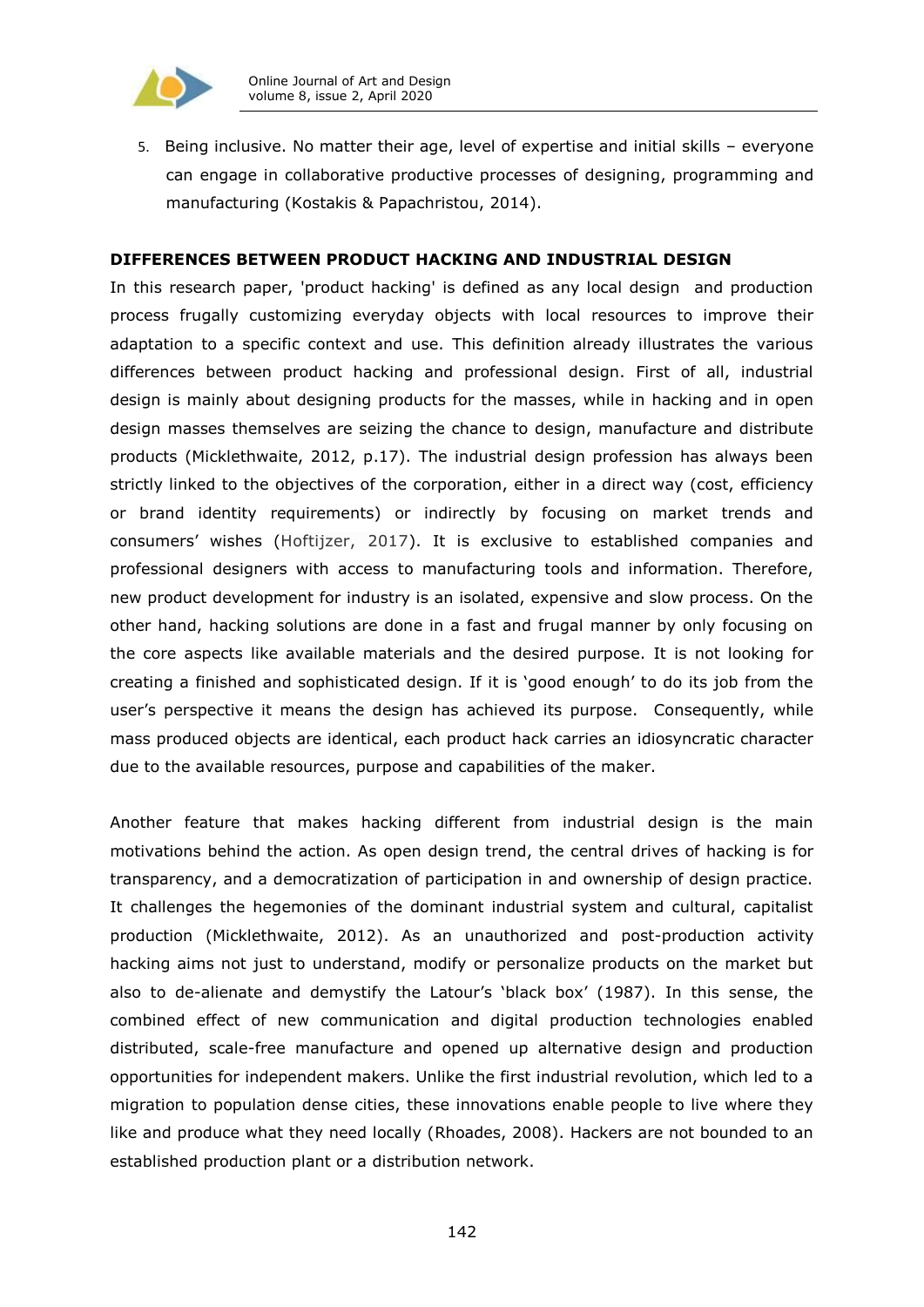

Professional designers working for industry have to follow a strategy to address more universal needs to reach a larger market segment and procure more profit. Evaluating all users according to universal norms excludes people with different needs and leaves them dissatisfied. In this sense, hacking enables customization of the mass-produced commodities according to various personal needs without limitations. Thus, users evolve from being merely passive consumers selecting what is already available on the market to being active influencers of the design and production processes of their belongings. Hacking makes everyday people become designers without the need of any proficiency, just with the experiential knowledge they have with the objects they use and their environments. Social and psychological researches have indicated that it is one of the fundamental needs of human beings to exert their creativity and express their identity driven approaches (Max-Neef, 1992).

Last but not least, while mostly new materials need to be used in industrial production, hacking allows the improvement and repurpose of old items that are already possessed. The parts and components of an unused or broken object can be used in the design of other products. As it allows reuse and repurpose, hacking also contributes to sustainability in terms of the uncertainties of how mass produced products are evaluated and recycled in their after-life.

# **INTEGRATION OF HACKING MINDSET AND PRINCIPLES TO INDUSTRIAL DESIGN EDUCATION**

Industrial Design (ID) was traditionally thought of as a profession of constructing, designing and mass production of physical products (Mubin, Novoa, & Mahmud, 2016). Many educational programs prepare students for the mass production and mass consumption context where strict ownership procedures are valid. Therefore, art and design schools still nurture the image of the genius and originality is rewarded as a higher standard than communication, and copying is a sin (Abel, 2011, p. 173). Design students learn the fundamental knowledge about their future profession in industrial design studio courses, which they need to attend every semester. This course aims to provide specific skills such as how to conduct design research, generate a concept and present their ideas (Chen, 2015). While basic theories in this course are based on the apprenticeship model of the Bauhaus School in the 1920s, design studio pedagogy has shifted towards scientific and pragmatic theories with the design methods movement in the 1960s (Celani, 2012). New technologies and socio-economical structure have affected the content and methods used in studio education. However, these developments could not keep pace with contemporary circumstances. This backlog is due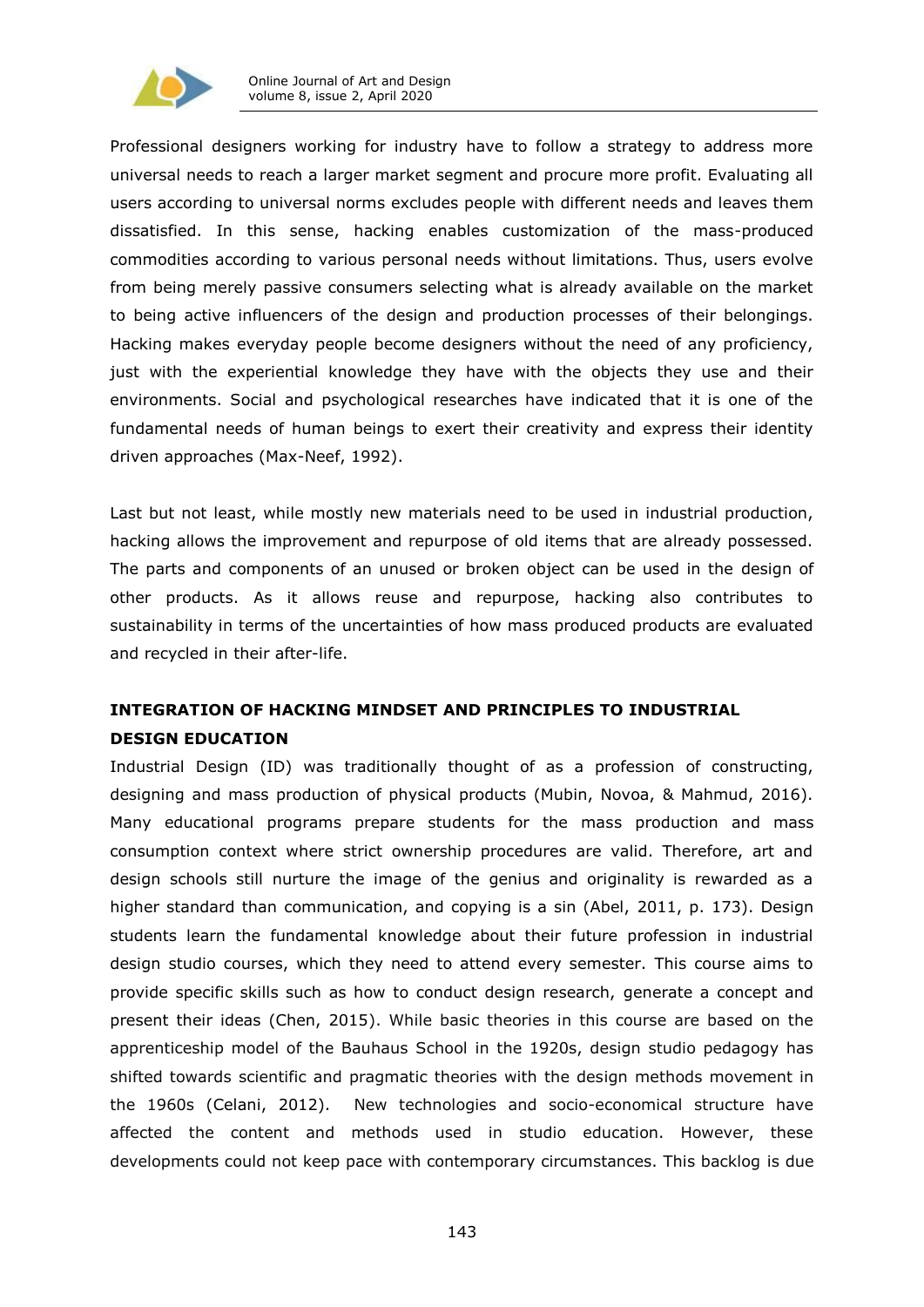

to the fact that universities are not as flexible as the private sector because of their structures, and the rigid boundaries that distinguish the industrial design profession from others cannot be easily exceeded. Over time, in addition to the hand drawing courses which were considered as a prerequisite skill for being a good designer, computer-aided drawing programs have been included in the design curriculums. Nowadays, in addition to learning about industrial production methods, students can have hands-on experience with the digital manufacturing tools available in university laboratories such as lasercutters, 3D printers, CNC mills, etc. Since these tools and supportive software became increasingly reliable and affordable, alternative design jobs emerged and they changed the previously established paradigms of the industrial design discipline.

The complex structure of contemporary social and environmental problems necessitates collaborative design approaches. Seeking solutions to such problems has drifted design practice away from a single star designer's understanding of product design to an interdisciplinary and open, co-design process. It is important to inform students about the new roles of designers and introduce them new concepts that have emerged from these developments such as interaction design, service design, and open design. In addition to hard skills like technical drawing, proficiency of production techniques, soft skills- communication, collaboration, and ethical questioning- should be an essential part of design curriculums. As can be seen from Table x, hacking takes place in between the mass production and new design approaches and it constitutes a bridge between these two extremes.

Hacking is the cross-section of professionally designing and producing, and everyday consumption and use. In this sense, it is an important connection point for the design students who used to be merely in a consumer position until the beginning of their education and who want to practice design professionally. One of the primary objectives of industrial design education is to make students sensitive to the objects around them, to the use of these objects, and to help them develop critical thinking and problem solving skills across their personal observations. Before they start designing a new product from scratch, hacking an object that they actually use and critically evaluating it, will make an important contribution to nurture this sensibility. Hacking is a strategic position refers to the participation of the user to the post-design phase, or in other words it is 'design-after-design' (Redström, 2008). It is a type of design research and a deep examination where amateurs open up devices or artefacts to see how they work, what the components are and how to manipulate them creatively into something they want (Herzog, n.d.). The actions of purchasing, using, designing, producing and recycling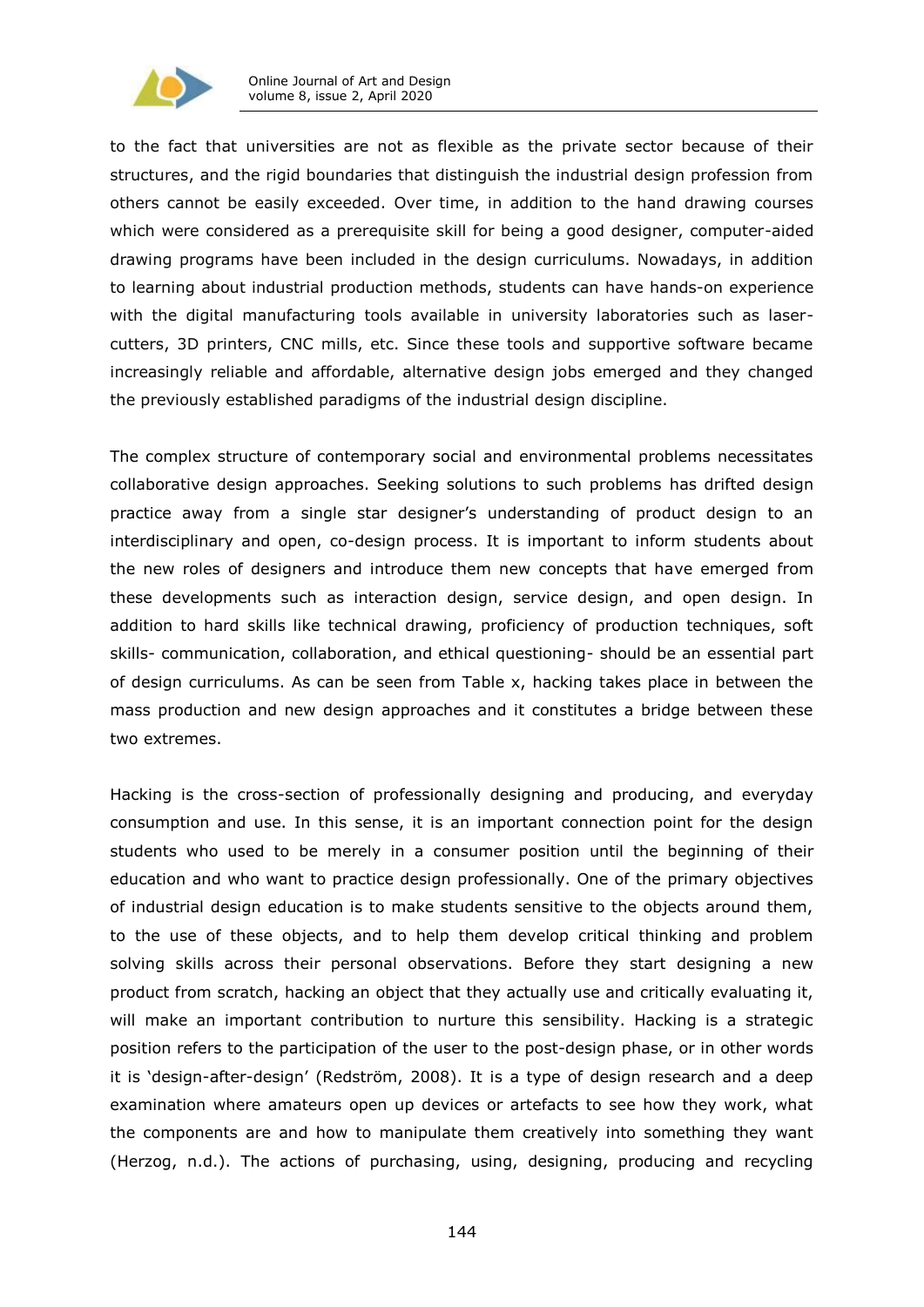

which are normally performed by different people at different times congregate in one pot as in pre-industrial times.

Implementing hacking mindset and practice as a part of formal design education lets students discuss tensions between people and artifacts, technology and play, the creative use of readily available resources, subverting traditional functions and uses of networks, and the everyday realities of corporate design practice (Galloway et al., 2004). With easy-to-learn hacker and maker platforms like Instructables and Ponoko design students can follow tutorials, connect with other enthusiasts, manufacture physical items and trade them online.

Introducing students with the online platforms enables the exchange between product hackers, facilitates a sustainable peer-to-peer learning environment and extends the borders of institutional education (Abel, 2011, p. 173).This corresponds to the two layers of design and to the two different designer roles: first being a product designer, and secondly being a facilitator in a platform where members share and collaborate.

There are already some examples of the implementation of hacking practice in the education sector and teaching the hacker mindset to the students. Some educational institutions, as in the case of Hacker High School, start these implementations at the middle and high school level. On the other hand, in the case of School Retool, which is created in collaboration with IDEO and Stanford d.school, hacking principles are used to train school leaders like to redesign their school culture by teaching them how to make small, scrappy experiments. One of their statements is " hacks may start small, but they're built on research-based practices that lead deeper learning, and can create the kind of big change you aspire to- namely, preparing your students for life in the real world." [\(School](https://schoolretool.org/) Retool, n.d.).

Hacking also being practiced at the university fablabs and makerspaces. Fablab concept is instigated in 1998 by MIT professor Neil Gerhenfeld and set up in 2001 (Liotard, 2017).Since then it has become widespread and has led to the constitution of a network of fablabs worldwide. These collaboration spaces, stemming from a desire to share knowledge and openings, call into question production (which becomes local), intellectual property (more open, based on open source files and pooling material), hierarchy (peer communities enable projects to be carried out, horizontal spaces), and lastly the role of the individual in a certain number of initiatives [\(Liotard,](https://drive.google.com/file/d/0B6dbzKVh_GtpRnFreEhVajg4bWM/view) 2017). The primary aim of the fablabs at the universities is to teach students how to use digitally controlled craft and machine materials and enable a co-learning environment.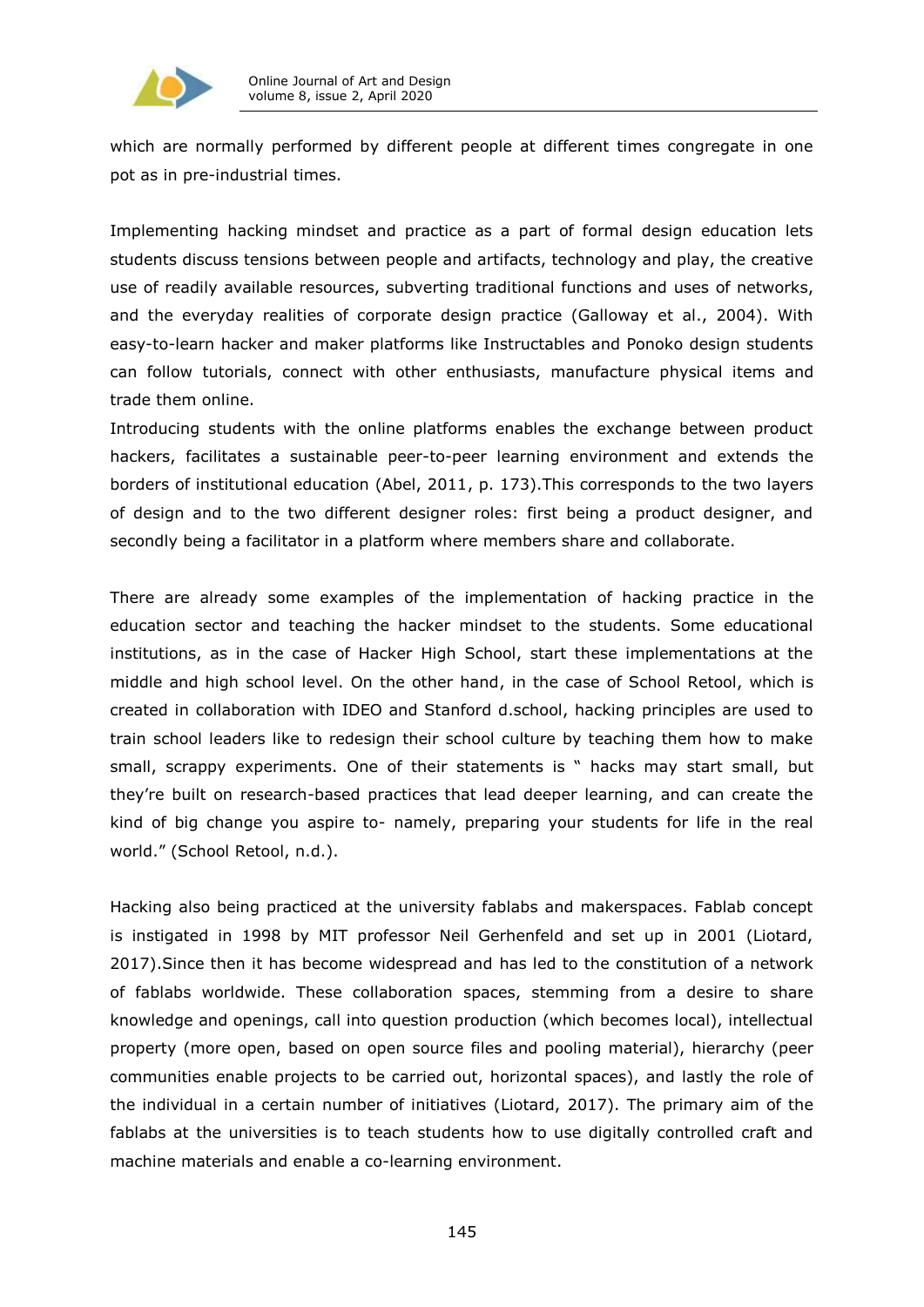

As an example of utilizing hacking and open design as a pedagogic method in design education, we can mention Mushan Zer-Aviv's projects with the students at Parsons the New School of Design. These applications were realized in two different ways. In the first one students are asked to create tutorials on something they already knew how to do and exchange tutorials in class. Pedagogical framework is based on construction, sharing, documentation and peer learning. All of the students had to follow the tutorials provided by their peers and report their experiences to the rest of the class. They used an e-mail list and blog post for communication and taking creative feedback. However, since the pool of knowledge created in each semester left abandoned at the end of the semester, lecturer passed to the second method where students get connected to an existing platform, publish their design publicly, and when semester ended they can maintain their own repositories beyond the context of class. ZeR-Aviv expresses that the second attempt worked better and months and years after they still receive thank-you comments from random users on the web (Abel, 2011, p. 174).

As can be understood from the examples mentioned above, while hacking mind-set can be integrated in design studios, it can also be applied in the overall development and update of a program curriculum. Design methods which are used in the idea generation phase are also in parallel with the hacker mentality. One of the most common one is the SCAMPER -Substitute, Combine, Adapt, Modify, Put to another use, Eliminate, Reverse. SCAMPER method is based very simply on the modification of existing products, services and ideas by applying these seven different approaches. These prompts force the mind to think alternatively, and help to generate original and meaningful concepts that won't be easily created by a regular thinking flow. Emphasizing hacking mind-set and practice in the idea generation process suppresses secondary concerns such as ownership, originality, and marketing, and makes it easier to focus on the actual use, necessity, and production of the object. This increases productivity, and enables resourceful activities by eliminating the concerns that block creativity at the earlier concept generation phases.

Design instructors can benefit from SCAMPER like methods to introduce hacking approach to their students. Again, in line with the examples listed previously, they can arrange project briefs to contribute to the existing hacker projects on online platforms like instructubles, and lead their students to share their ideas openly. Design students can design a tutorial for something they already know how to make, or they can try online tutorials and rearrange them in a way they would think that will work better. Such applications will enable students to become familiar with new technologies and new design approaches such as open design, co-learning and peer to peer production. There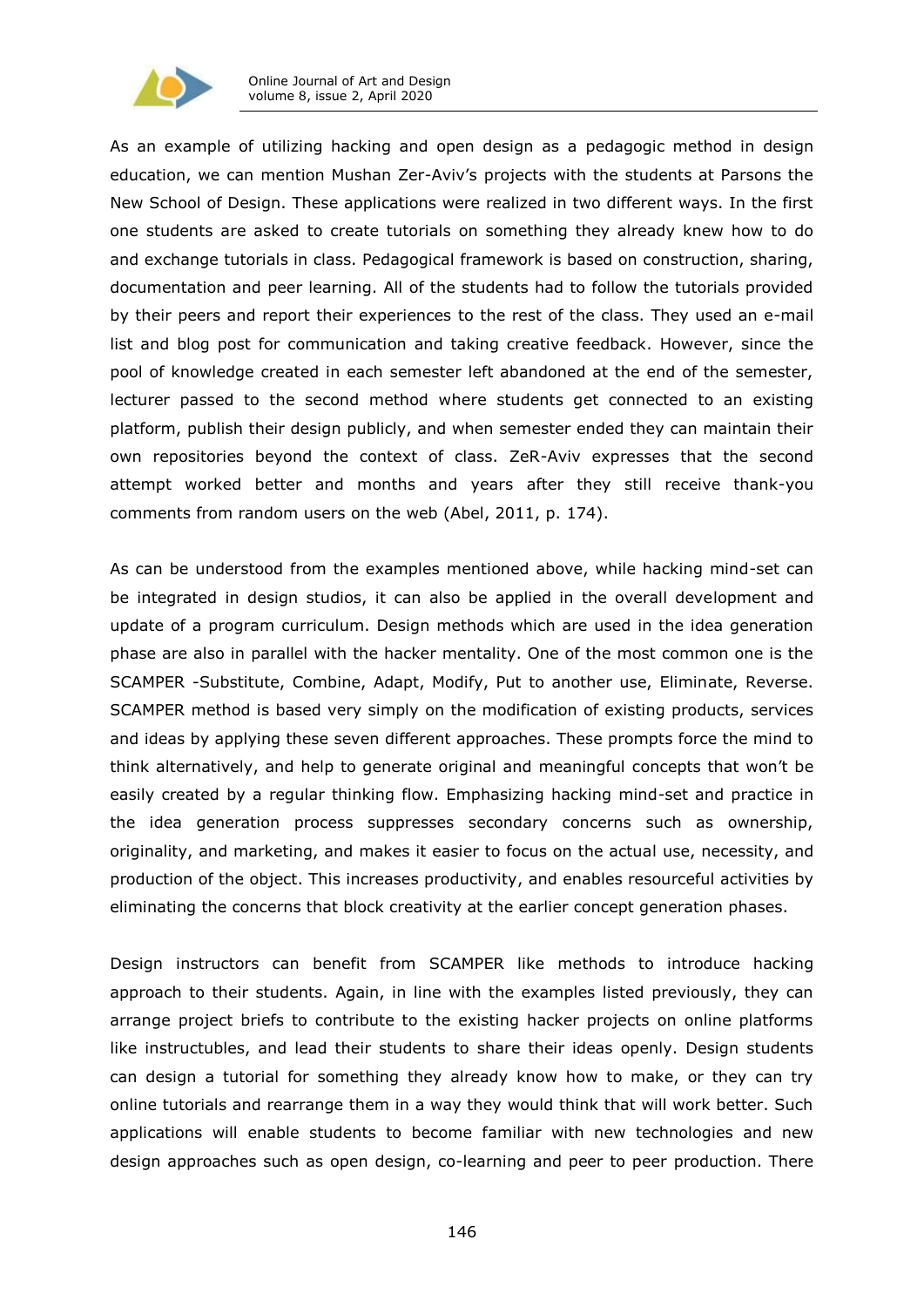

are some considerations that should be taken into account while integrating hacking mind-set and practice to the design pedagogy. First of all, hacking is contextual activity and since each school has its own culture, structure and locality design briefs should be prepared accordingly. Secondly, rather than focusing on the final outcome of the projects and on the 'finished object', the process should be taken as a whole and perceived as a way of constructing 'socio-material assemblies' (Latour, 2000). In terms of participation, hacking process comprises not only designers, users, and other 'human' actors, but also participation of material and immaterial 'non-humans' connected with the project. Bruno Latour describes this socio-material assemblies as 'collectives of human and non-humans' (2000).

# **CONCLUSION**

Design programs are having difficulty in keeping up with the pace of technological and social developments. The integration of new design approaches and sub-disciplines to design education will accelerate the process of closing this gap. Hacking mind-set and practice constitute a cross-section between professional design and everyday consumption and use. It also integrates newly emerged digital technologies and collaborative practices to design and production processes. Integrating hacking practices into industrial design education will not just nurture the creative processes of the design students but will also affect and change the overall structure of the design programs incrementally. This research paper attempts to explore the potential of hacking practice for improving pedagogical practices in industrial design programs and proposes alternative methods for application.

# **REFERENCES**

- Abel, B. van. (2011). *Open design now: why design cannot remain exclusive*. Amsterdam: BIS Publishers.
- Burnham, S. (2009). Finding the truth in systems: in praise of design-hacking. RSA design and society program. Retrieved September 10, 2019 from [http://scottburnham.com/publications/design-hacking/.](http://scottburnham.com/publications/design-hacking/)
- Celani, G. (2012). Digital Fabrication Laboratories: Pedagogy and Impacts on Architectural Education. *Digital Fabrication*, 469–482. doi: 10.1007/978-3-0348- 0582-7\_6.
- Chen, W. (2015). Exploring the learning problems and resource usage of undergraduate industrial design students in design studio courses. *International Journal of Technology and Design Education*. [http://doi.org/10.1007/s10798-015-9315-2.](http://doi.org/10.1007/s10798-015-9315-2)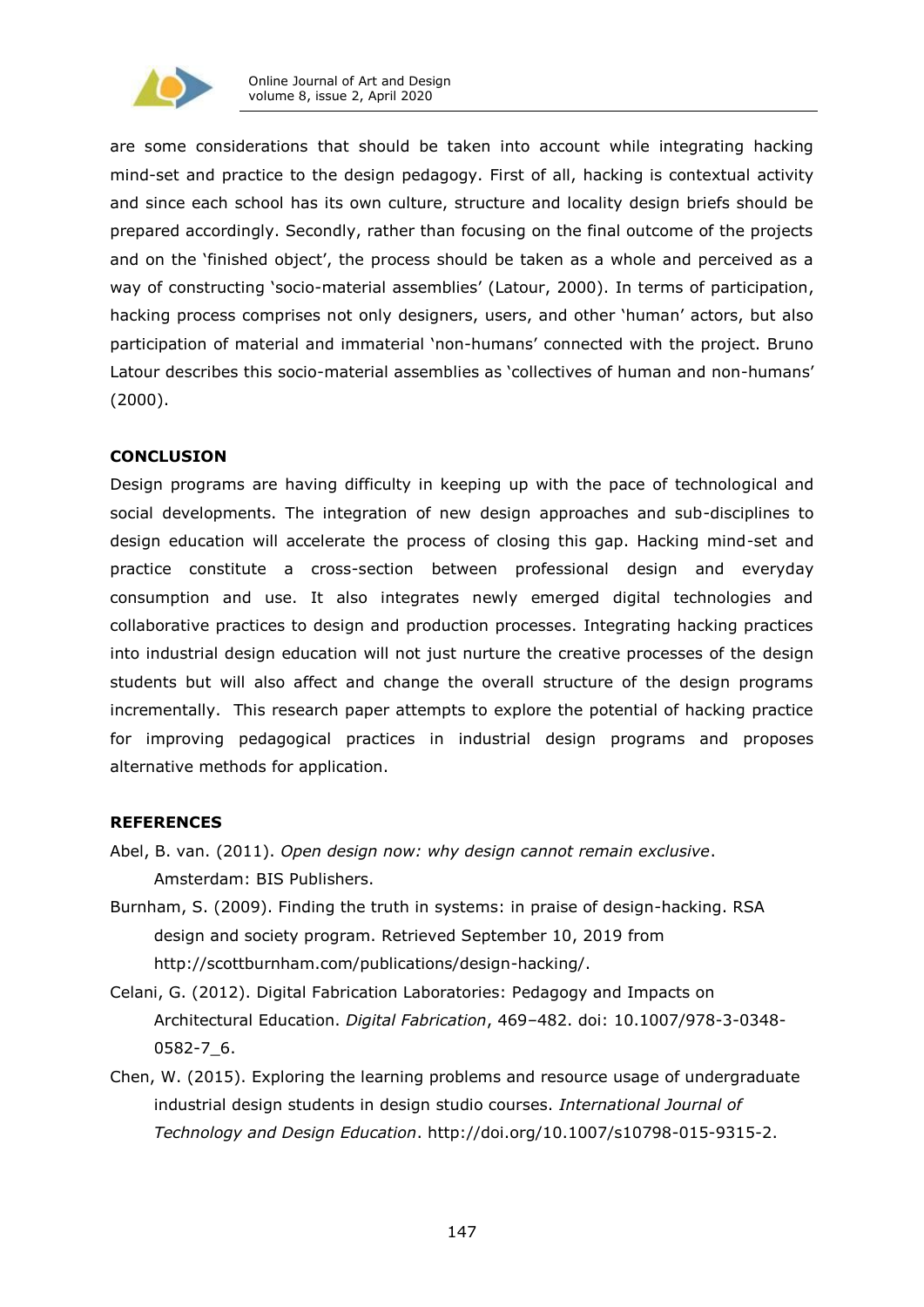

Dodd, S. (2017). Participatory Building Communities and the Production of Design Knowledge. *Journal of Architectural Education*, *71*(1), 103–107. doi: 10.1080/10464883.2017.1260932.

Felderman, M. (2018, August 31). How To Design An Industrial Product In A Digital Making World. Retrieved September 12, 2019, from [https://www.ponoko.com/blog/how-to-make/how-to-design-an-industrial-product/.](https://www.ponoko.com/blog/how-to-make/how-to-design-an-industrial-product/)

Galloway, A., Brucker-Cohen, J., Gaye, L., Goodman, E., Hill, D. (2004). Design for Hackability,In: Proceedings of [DIS04: Designing Interactive Systems: Processes,](https://www.interaction-design.org/literature/conference/proceedings-of-dis04-designing-interactive-systems-processes-practices-methods-techniques)  [Practices, Methods, & Techniques,](https://www.interaction-design.org/literature/conference/proceedings-of-dis04-designing-interactive-systems-processes-practices-methods-techniques) Cambridge, pp. 363-

366. [http://doi.acm.org/10.1145/1013115.1013181.](http://doi.acm.org/10.1145/1013115.1013181)

Herzog, P. (n.d.). For the Love of Hacking. Retrieved from [http://www.fieldlocalschools.org/Downloads/HHS\\_Hacker%20Packet3.pdf.](http://www.fieldlocalschools.org/Downloads/HHS_Hacker%20Packet3.pdf)

- Herzog, P., Barcelo, M., & Monroe, B. (2017). *Hacking essentials: study guide and workbook*. Cardedeu: Isecom.
- Hoftijzer J.W. (2017) Implementing 'Design for Do-It-Yourself' in Design Education. In: Bellemare J., Carrier S., Nielsen K., Piller F. (eds) Managing Complexity. Springer Proceedings in Business and Economics. Springer, Cham.

Juniper, A. (2019). *Wabi sabi: the Japanese art of impermanence*. Tokyo, Japan: Tuttle Publishing.

- Knott, S. (2013). Design in the Age of Prosumption: The Craft of Design after the Object. *Design and Culture*, *5*(1), 45–67. doi: 10.2752/175470813x13491105785587.
- Kostakis, V., & Papachristou, M. (2014). Commons-based peer production and digital fabrication: The case of a RepRap-based, Lego-built 3D printing-milling machine. *Telematics and Informatics*, *31*(3), 434–443. doi: 10.1016/j.tele.2013.09.006.
- Latour, B. (1987). *Science in action: how to follow scientists and engineers through society*. Cambridge, MA: Harvard Univ. Press.
- Latour, B. (2000). *Pandoras hope: essays on the reality of science studies*. Cambridge, MA: Harvard University Press.
- Levy, S. (2010). *Hackers- Heroes of the Computer Revolution*. Sebastopol: O'Reilly Media, Inc., pp.26-27.
- Liotard, I. (2017, July). Fablab- a new space for commons-based peer production. Paper presented at 29<sup>th</sup> Society for the Advancement of Socio-Economics (SASE): What is Next? Distruptive/Collaborative Economy of Business as Usual? Conference, Lyon, France.
- Manzini, E. (2010). Small, Local, Open, and Connected: Design for Social Innovation and